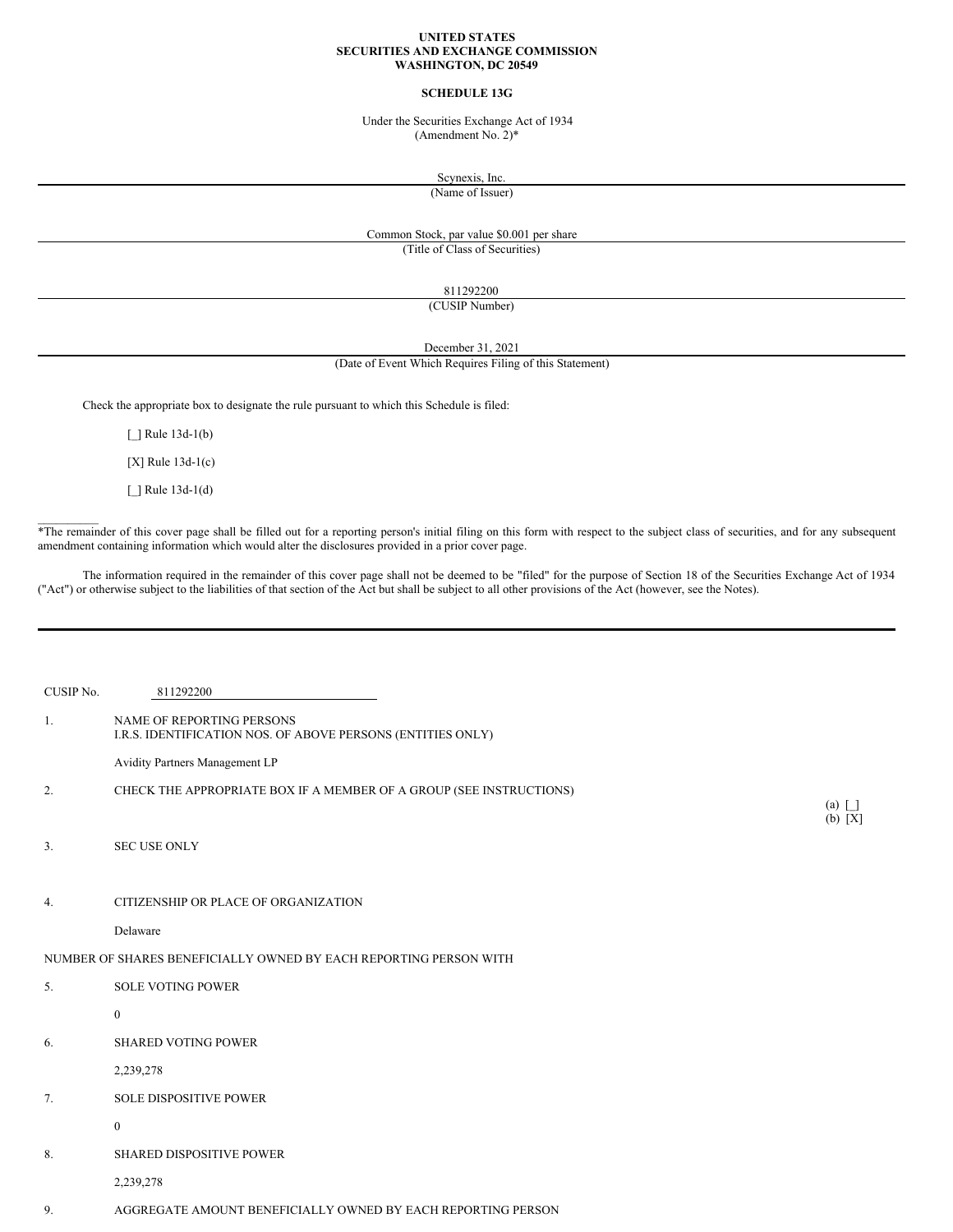2,239,278

# 10. CHECK BOX IF THE AGGREGATE AMOUNT IN ROW (9) EXCLUDES CERTAIN SHARES (SEE INSTRUCTIONS)

# 11. PERCENT OF CLASS REPRESENTED BY AMOUNT IN ROW (9)

<span id="page-1-1"></span> $9.3\%$ <sup>[1](#page-1-0)</sup>

# 12. TYPE OF REPORTING PERSON (SEE INSTRUCTIONS)

IA, PN

<span id="page-1-0"></span>[1](#page-1-1) The percentage of ownership based on 29,950,121 shares of Common Stock of the Company outstanding as of November 1, 2021, as reported on the Issuer's Form 10-Q filed on November 3, 2021.

| CUSIP No. | 811292200                                                                                |                                        |
|-----------|------------------------------------------------------------------------------------------|----------------------------------------|
|           |                                                                                          |                                        |
| 1.        | NAME OF REPORTING PERSONS<br>I.R.S. IDENTIFICATION NOS. OF ABOVE PERSONS (ENTITIES ONLY) |                                        |
|           | Avidity Partners Management (GP) LLC                                                     |                                        |
| 2.        | CHECK THE APPROPRIATE BOX IF A MEMBER OF A GROUP (SEE INSTRUCTIONS)                      |                                        |
|           |                                                                                          | $(a)$ $\Box$<br>$(b) [X]$              |
| 3.        | <b>SEC USE ONLY</b>                                                                      |                                        |
|           |                                                                                          |                                        |
| 4.        | CITIZENSHIP OR PLACE OF ORGANIZATION                                                     |                                        |
|           | Delaware                                                                                 |                                        |
|           | NUMBER OF SHARES BENEFICIALLY OWNED BY EACH REPORTING PERSON WITH                        |                                        |
| 5.        | <b>SOLE VOTING POWER</b>                                                                 |                                        |
|           | $\boldsymbol{0}$                                                                         |                                        |
| 6.        | <b>SHARED VOTING POWER</b>                                                               |                                        |
|           | 2,239,278                                                                                |                                        |
| 7.        | SOLE DISPOSITIVE POWER                                                                   |                                        |
|           | $\bf{0}$                                                                                 |                                        |
| 8.        | SHARED DISPOSITIVE POWER                                                                 |                                        |
|           | 2,239,278                                                                                |                                        |
| 9.        | AGGREGATE AMOUNT BENEFICIALLY OWNED BY EACH REPORTING PERSON                             |                                        |
|           | 2,239,278                                                                                |                                        |
| 10.       | CHECK BOX IF THE AGGREGATE AMOUNT IN ROW (9) EXCLUDES CERTAIN SHARES (SEE INSTRUCTIONS)  | $\begin{bmatrix} 1 \\ 1 \end{bmatrix}$ |
|           |                                                                                          |                                        |
| 11.       | PERCENT OF CLASS REPRESENTED BY AMOUNT IN ROW (9)                                        |                                        |
|           | $9.3\%2$                                                                                 |                                        |
| 12.       | TYPE OF REPORTING PERSON (SEE INSTRUCTIONS)                                              |                                        |
|           | $_{\rm OO}$                                                                              |                                        |
|           |                                                                                          |                                        |

<span id="page-1-3"></span><span id="page-1-2"></span>[2](#page-1-3) The percentage of ownership based on 29,950,121 shares of Common Stock of the Company outstanding as of November 1, 2021, as reported on the Issuer's Form 10-Q filed on November 3, 2021.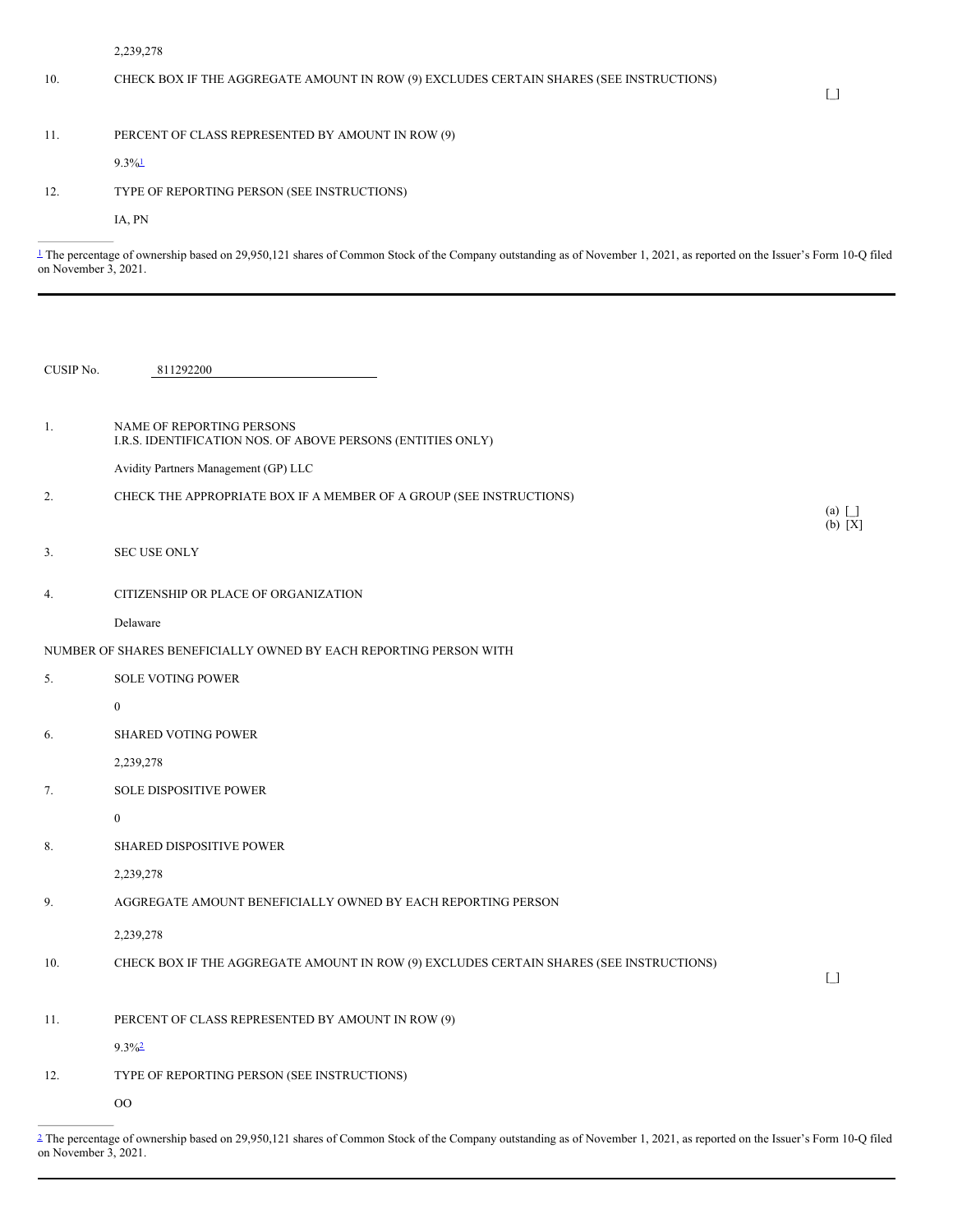CUSIP No. 811292200

| 1.  | NAME OF REPORTING PERSONS<br>I.R.S. IDENTIFICATION NOS. OF ABOVE PERSONS (ENTITIES ONLY) |                                        |
|-----|------------------------------------------------------------------------------------------|----------------------------------------|
|     | Avidity Capital Partners Fund (GP) LP                                                    |                                        |
| 2.  | CHECK THE APPROPRIATE BOX IF A MEMBER OF A GROUP (SEE INSTRUCTIONS)                      | (a) $\boxed{\phantom{1}}$              |
|     |                                                                                          | (b) [X]                                |
| 3.  | <b>SEC USE ONLY</b>                                                                      |                                        |
| 4.  | CITIZENSHIP OR PLACE OF ORGANIZATION                                                     |                                        |
|     | Delaware                                                                                 |                                        |
|     | NUMBER OF SHARES BENEFICIALLY OWNED BY EACH REPORTING PERSON WITH                        |                                        |
| 5.  | <b>SOLE VOTING POWER</b>                                                                 |                                        |
|     | $\mathbf{0}$                                                                             |                                        |
| 6.  | <b>SHARED VOTING POWER</b>                                                               |                                        |
|     | 2,239,278                                                                                |                                        |
| 7.  | SOLE DISPOSITIVE POWER                                                                   |                                        |
|     | $\mathbf{0}$                                                                             |                                        |
| 8.  | SHARED DISPOSITIVE POWER                                                                 |                                        |
|     | 2,239,278                                                                                |                                        |
| 9.  | AGGREGATE AMOUNT BENEFICIALLY OWNED BY EACH REPORTING PERSON                             |                                        |
|     | 2,239,278                                                                                |                                        |
| 10. | CHECK BOX IF THE AGGREGATE AMOUNT IN ROW (9) EXCLUDES CERTAIN SHARES (SEE INSTRUCTIONS)  | $\begin{bmatrix} 1 \\ 1 \end{bmatrix}$ |
|     |                                                                                          |                                        |
| 11. | PERCENT OF CLASS REPRESENTED BY AMOUNT IN ROW (9)                                        |                                        |
|     | $9.3\%$ <sup>3</sup>                                                                     |                                        |
| 12. | TYPE OF REPORTING PERSON (SEE INSTRUCTIONS)                                              |                                        |
|     | OO, PN                                                                                   |                                        |
|     |                                                                                          |                                        |

<span id="page-2-1"></span><span id="page-2-0"></span> $\frac{3}{2}$  $\frac{3}{2}$  $\frac{3}{2}$  The percentage of ownership based on 29,950,121 shares of Common Stock of the Company outstanding as of November 1, 2021, as reported on the Issuer's Form 10-Q filed on November 3, 2021.

| CUSIP No. | 811292200                                                                                |                       |
|-----------|------------------------------------------------------------------------------------------|-----------------------|
|           |                                                                                          |                       |
|           | NAME OF REPORTING PERSONS<br>I.R.S. IDENTIFICATION NOS. OF ABOVE PERSONS (ENTITIES ONLY) |                       |
|           | Avidity Capital Partners (GP) LLC                                                        |                       |
| 2.        | CHECK THE APPROPRIATE BOX IF A MEMBER OF A GROUP (SEE INSTRUCTIONS)                      |                       |
|           |                                                                                          | $(a) \mid$<br>(b) [X] |
| 3.        | <b>SEC USE ONLY</b>                                                                      |                       |
| 4.        | CITIZENSHIP OR PLACE OF ORGANIZATION                                                     |                       |
|           | Delaware                                                                                 |                       |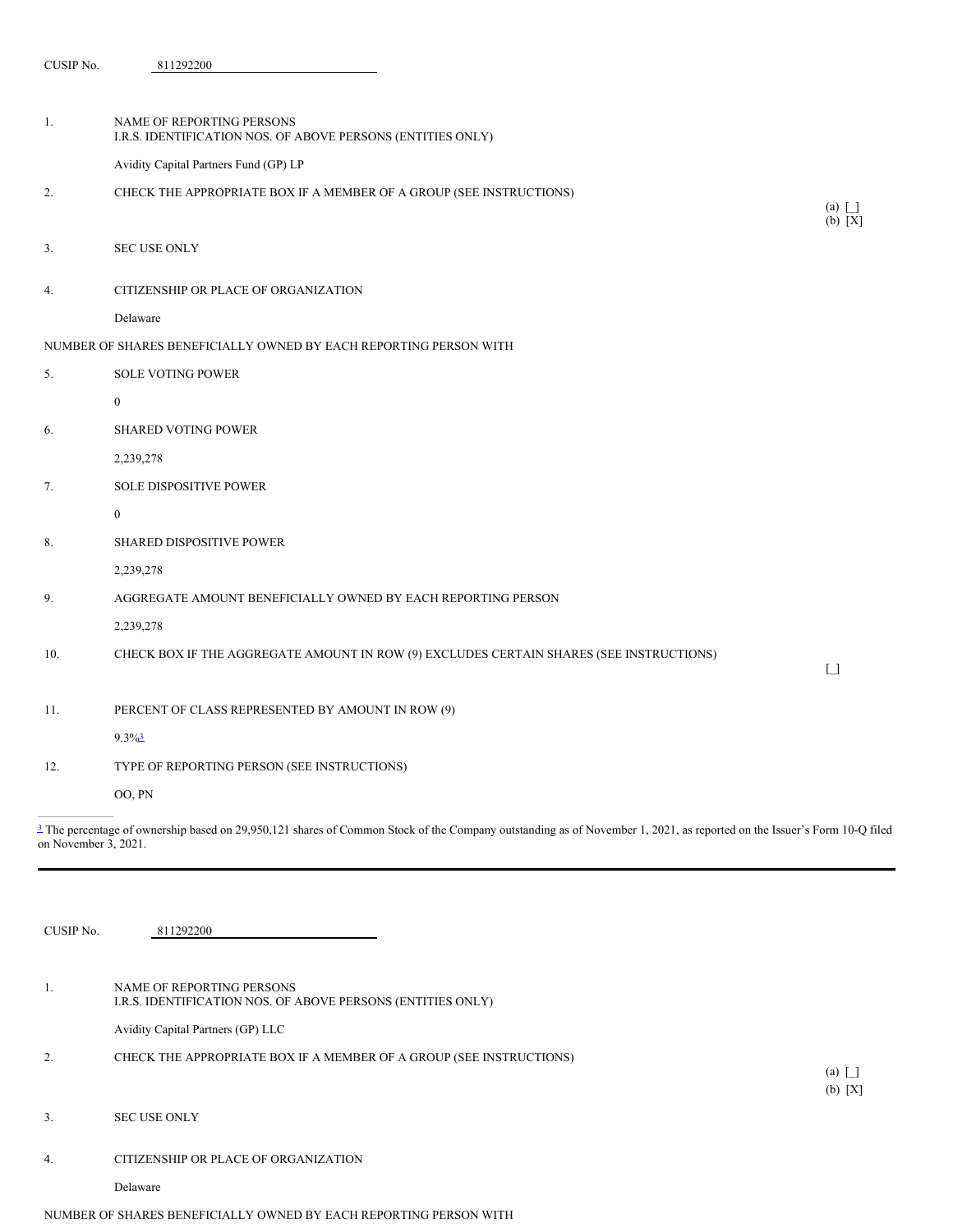<span id="page-3-1"></span><span id="page-3-0"></span>

| 5.        | SOLE VOTING POWER                                                                        |                                        |
|-----------|------------------------------------------------------------------------------------------|----------------------------------------|
|           | $\bf{0}$                                                                                 |                                        |
| 6.        | SHARED VOTING POWER                                                                      |                                        |
|           | 2,239,278                                                                                |                                        |
| 7.        | SOLE DISPOSITIVE POWER                                                                   |                                        |
|           | $\bf{0}$                                                                                 |                                        |
| 8.        | SHARED DISPOSITIVE POWER                                                                 |                                        |
|           | 2,239,278                                                                                |                                        |
| 9.        | AGGREGATE AMOUNT BENEFICIALLY OWNED BY EACH REPORTING PERSON                             |                                        |
|           | 2,239,278                                                                                |                                        |
| 10.       | CHECK BOX IF THE AGGREGATE AMOUNT IN ROW (9) EXCLUDES CERTAIN SHARES (SEE INSTRUCTIONS)  | $\begin{array}{c} \square \end{array}$ |
| 11.       | PERCENT OF CLASS REPRESENTED BY AMOUNT IN ROW (9)                                        |                                        |
|           | $9.3\%$ <sup>4</sup>                                                                     |                                        |
| 12.       | TYPE OF REPORTING PERSON (SEE INSTRUCTIONS)                                              |                                        |
|           | $_{\rm OO}$                                                                              |                                        |
| CUSIP No. | 811292200                                                                                |                                        |
| -1.       | NAME OF REPORTING PERSONS<br>I.R.S. IDENTIFICATION NOS. OF ABOVE PERSONS (ENTITIES ONLY) |                                        |
|           | Avidity Master Fund LP                                                                   |                                        |
| 2.        | CHECK THE APPROPRIATE BOX IF A MEMBER OF A GROUP (SEE INSTRUCTIONS)                      | $(a)$ $\Box$                           |
| 3.        | SEC USE ONLY                                                                             | (b) [X]                                |
| 4.        | CITIZENSHIP OR PLACE OF ORGANIZATION                                                     |                                        |
|           | Cayman Islands                                                                           |                                        |
|           | NUMBER OF SHARES BENEFICIALLY OWNED BY EACH REPORTING PERSON WITH                        |                                        |
| 5.        | SOLE VOTING POWER                                                                        |                                        |
|           | $\boldsymbol{0}$                                                                         |                                        |
| 6.        | SHARED VOTING POWER                                                                      |                                        |
|           | 2,001,052                                                                                |                                        |
| 7.        | SOLE DISPOSITIVE POWER                                                                   |                                        |
|           | $\bf{0}$                                                                                 |                                        |
| 8.        | SHARED DISPOSITIVE POWER                                                                 |                                        |
|           |                                                                                          |                                        |

9. AGGREGATE AMOUNT BENEFICIALLY OWNED BY EACH REPORTING PERSON

2,001,052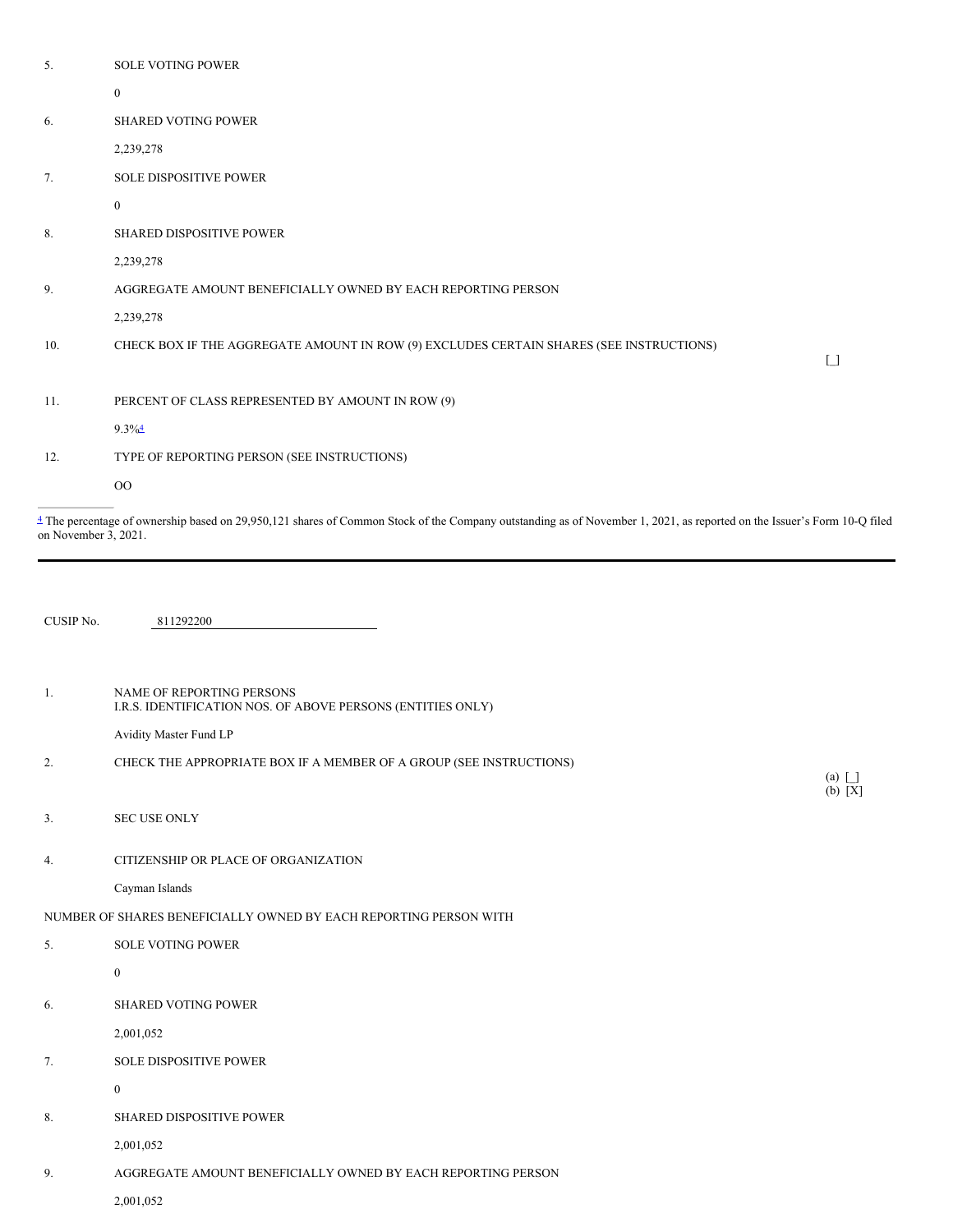# 11. PERCENT OF CLASS REPRESENTED BY AMOUNT IN ROW (9)

<span id="page-4-1"></span> $8.4\frac{6}{5}$  $8.4\frac{6}{5}$  $8.4\frac{6}{5}$ 

# 12. TYPE OF REPORTING PERSON (SEE INSTRUCTIONS)

OO, PN

<span id="page-4-0"></span>[5](#page-4-1) The percentage of ownership based on 29,950,121 shares of Common Stock of the Company outstanding as of November 1, 2021, as reported on the Issuer's Form 10-Q filed on November 3, 2021.

| CUSIP No. | 811292200                                                                                |                                        |
|-----------|------------------------------------------------------------------------------------------|----------------------------------------|
| 1.        | NAME OF REPORTING PERSONS<br>I.R.S. IDENTIFICATION NOS. OF ABOVE PERSONS (ENTITIES ONLY) |                                        |
|           | David Witzke                                                                             |                                        |
| 2.        | CHECK THE APPROPRIATE BOX IF A MEMBER OF A GROUP (SEE INSTRUCTIONS)                      | $(a)$ $\Box$<br>$(b) [X]$              |
| 3.        | <b>SEC USE ONLY</b>                                                                      |                                        |
| 4.        | CITIZENSHIP OR PLACE OF ORGANIZATION                                                     |                                        |
|           | United States of America                                                                 |                                        |
|           | NUMBER OF SHARES BENEFICIALLY OWNED BY EACH REPORTING PERSON WITH                        |                                        |
| 5.        | <b>SOLE VOTING POWER</b>                                                                 |                                        |
|           | $\mathbf{0}$                                                                             |                                        |
| 6.        | SHARED VOTING POWER                                                                      |                                        |
|           | 2,239,278                                                                                |                                        |
| 7.        | SOLE DISPOSITIVE POWER                                                                   |                                        |
|           | $\boldsymbol{0}$                                                                         |                                        |
| 8.        | SHARED DISPOSITIVE POWER                                                                 |                                        |
|           | 2,239,278                                                                                |                                        |
| 9.        | AGGREGATE AMOUNT BENEFICIALLY OWNED BY EACH REPORTING PERSON                             |                                        |
|           | 2,239,278                                                                                |                                        |
| 10.       | CHECK BOX IF THE AGGREGATE AMOUNT IN ROW (9) EXCLUDES CERTAIN SHARES (SEE INSTRUCTIONS)  | $\begin{bmatrix} 1 \\ 1 \end{bmatrix}$ |
|           |                                                                                          |                                        |
| 11.       | PERCENT OF CLASS REPRESENTED BY AMOUNT IN ROW (9)                                        |                                        |
|           | $9.3\%$                                                                                  |                                        |
| 12.       | TYPE OF REPORTING PERSON (SEE INSTRUCTIONS)                                              |                                        |
|           | $\mathbb{N}$                                                                             |                                        |

<span id="page-4-3"></span><span id="page-4-2"></span>[<sup>6</sup>](#page-4-3) The percentage of ownership based on 29,950,121 shares of Common Stock of the Company outstanding as of November 1, 2021, as reported on the Issuer's Form 10-Q filed on November 3, 2021.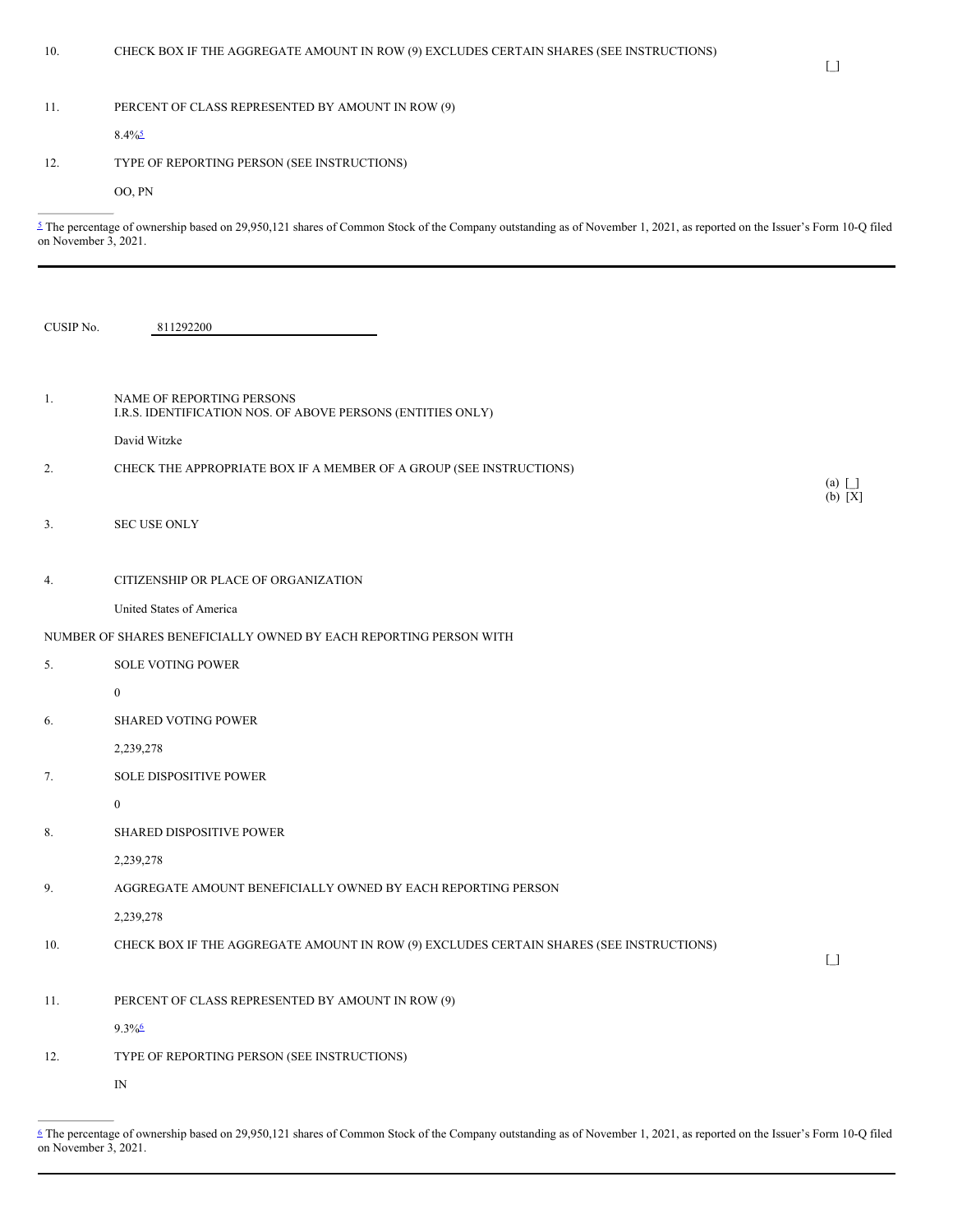| CUSIP No. | 811292200 |
|-----------|-----------|
|-----------|-----------|

| 1.  | NAME OF REPORTING PERSONS<br>I.R.S. IDENTIFICATION NOS. OF ABOVE PERSONS (ENTITIES ONLY) |                         |
|-----|------------------------------------------------------------------------------------------|-------------------------|
|     | Michael Gregory                                                                          |                         |
| 2.  | CHECK THE APPROPRIATE BOX IF A MEMBER OF A GROUP (SEE INSTRUCTIONS)                      |                         |
| 3.  | <b>SEC USE ONLY</b>                                                                      | $(a)$ $\Box$<br>(b) [X] |
| 4.  | CITIZENSHIP OR PLACE OF ORGANIZATION                                                     |                         |
|     | United States of America                                                                 |                         |
|     | NUMBER OF SHARES BENEFICIALLY OWNED BY EACH REPORTING PERSON WITH                        |                         |
| 5.  | <b>SOLE VOTING POWER</b>                                                                 |                         |
|     | $\boldsymbol{0}$                                                                         |                         |
| 6.  | <b>SHARED VOTING POWER</b>                                                               |                         |
|     | 2,239,278                                                                                |                         |
| 7.  | <b>SOLE DISPOSITIVE POWER</b>                                                            |                         |
|     | $\mathbf{0}$                                                                             |                         |
| 8.  | SHARED DISPOSITIVE POWER                                                                 |                         |
|     | 2,239,278                                                                                |                         |
| 9.  | AGGREGATE AMOUNT BENEFICIALLY OWNED BY EACH REPORTING PERSON                             |                         |
|     | 2,239,278                                                                                |                         |
| 10. | CHECK BOX IF THE AGGREGATE AMOUNT IN ROW (9) EXCLUDES CERTAIN SHARES (SEE INSTRUCTIONS)  |                         |
|     |                                                                                          | $\Box$                  |
| 11. | PERCENT OF CLASS REPRESENTED BY AMOUNT IN ROW (9)                                        |                         |
|     | $9.3\%$ <sup>7</sup>                                                                     |                         |
| 12. | TYPE OF REPORTING PERSON (SEE INSTRUCTIONS)                                              |                         |
|     | IN                                                                                       |                         |
|     |                                                                                          |                         |

<span id="page-5-1"></span><span id="page-5-0"></span> $\frac{1}{2}$  The percentage of ownership based on 29,950,121 shares of Common Stock of the Company outstanding as of November 1, 2021, as reported on the Issuer's Form 10-Q filed on November 3, 2021.

| Item 1. | (a).    | Name of Issuer:                                  |
|---------|---------|--------------------------------------------------|
|         |         | Scynexis, Inc.                                   |
|         | $(b)$ . | Address of issuer's principal executive offices: |
|         |         | 1 Evertrust Plaza, 13 <sup>th</sup> Floor        |
|         |         | Jersey City, New Jersey 07302                    |
|         |         | United States of America                         |
|         |         |                                                  |

Item 2. (a). Name of person filing: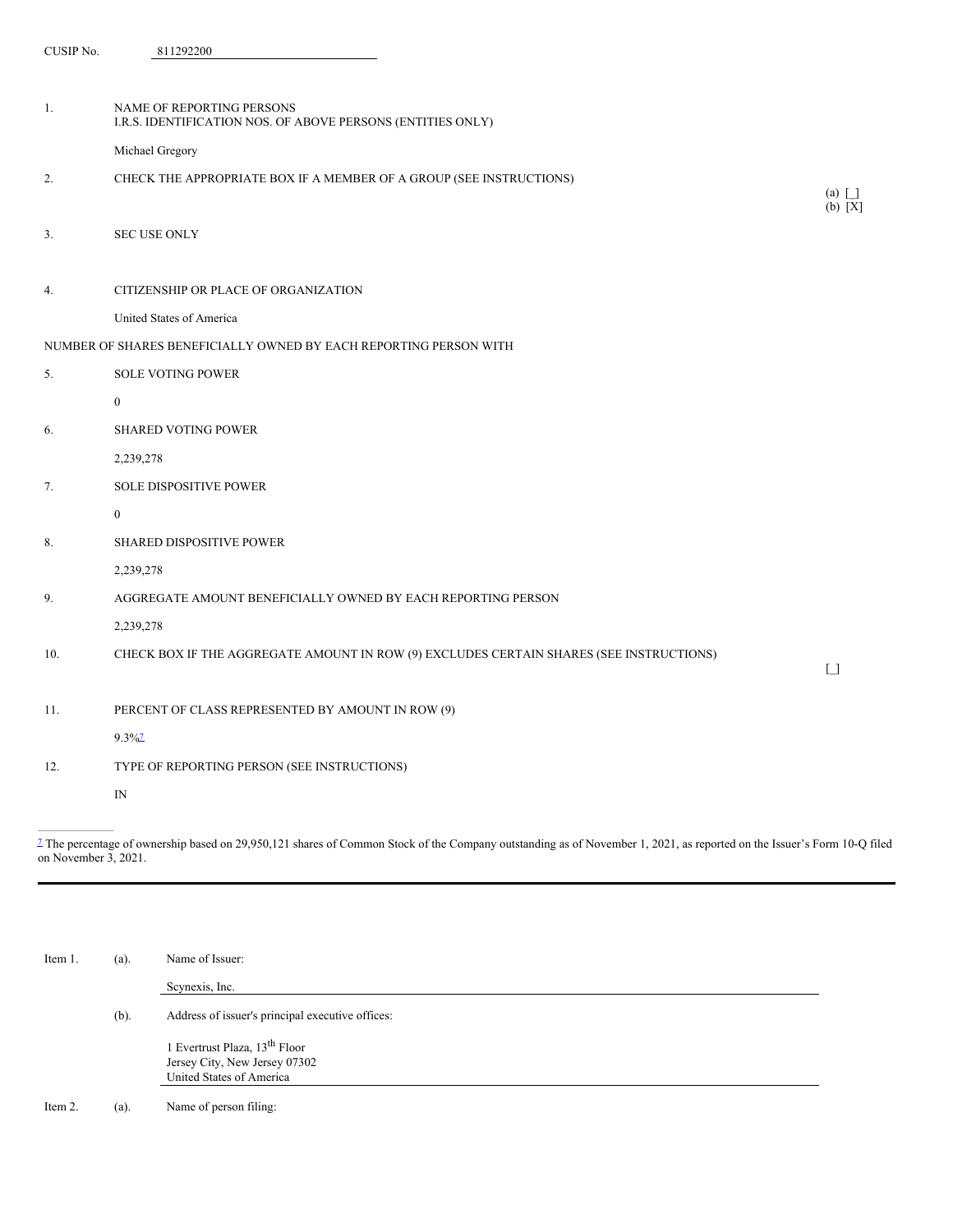Avidity Partners Management LP Avidity Partners Management (GP) LLC Avidity Capital Partners Fund (GP) LP Avidity Capital Partners (GP) LLC Avidity Master Fund LP David Witzke Michael Gregory

(b). Address or principal business office or, if none, residence:

Avidity Partners Management LP 2828 N Harwood Street, Suite 1220 Dallas, Texas 75201 United States of America

Avidity Partners Management (GP) LLC 2828 N Harwood Street, Suite 1220 Dallas, Texas 75201 United States of America

Avidity Capital Partners Fund (GP) LP 2828 N Harwood Street, Suite 1220 Dallas, Texas 75201 United States of America

Avidity Capital Partners (GP) LLC 2828 N Harwood Street, Suite 1220 Dallas, Texas 75201 United States of America

Avidity Master Fund LP 2828 N Harwood Street, Suite 1220 Dallas, Texas 75201 United States of America

David Witzke c/o Avidity Partners Management LP 2828 N Harwood Street, Suite 1220 Dallas, Texas 75201 United States of America

Michael Gregory c/o Avidity Partners Management LP 2828 N Harwood Street, Suite 1220 Dallas, Texas 75201 United States of America

(c). Citizenship:

Avidity Partners Management LP– Delaware Avidity Partners Management (GP) LLC – Delaware Avidity Capital Partners Fund (GP) LP – Delaware Avidity Capital Partners (GP) LLC – Delaware Avidity Master Fund LP – Cayman Islands David Witzke – United States of America Michael Gregory – United States of America

(d). Title of class of securities:

Common Stock, par value \$0.001 per share

(e). CUSIP No.:

811292200 Item 3. If This Statement is filed pursuant to §§.240.13d-1(b) or 240.13d-2(b), or (c), check whether the person filing is a (a) [] Broker or dealer registered under section 15 of the Act (15 U.S.C. 78o). (b)  $\Box$  Bank as defined in section 3(a)(6) of the Act (15 U.S.C. 78c). (c)  $\boxed{\ }$  Insurance company as defined in section 3(a)(19) of the Act (15 U.S.C. 78c). (d) [\_] Investment company registered under section 8 of the Investment Company Act of 1940 (15 U.S.C. 80a-8). (e)  $\boxed{\ }$  An investment adviser in accordance with § 240.13d-1(b)(1)(ii)(E); (f)  $\Box$  An employee benefit plan or endowment fund in accordance with § 240.13d-1(b)(1)(ii)(F); (g)  $\begin{bmatrix} \end{bmatrix}$  A parent holding company or control person in accordance with §240.13d-1(b)(1)(ii)(G);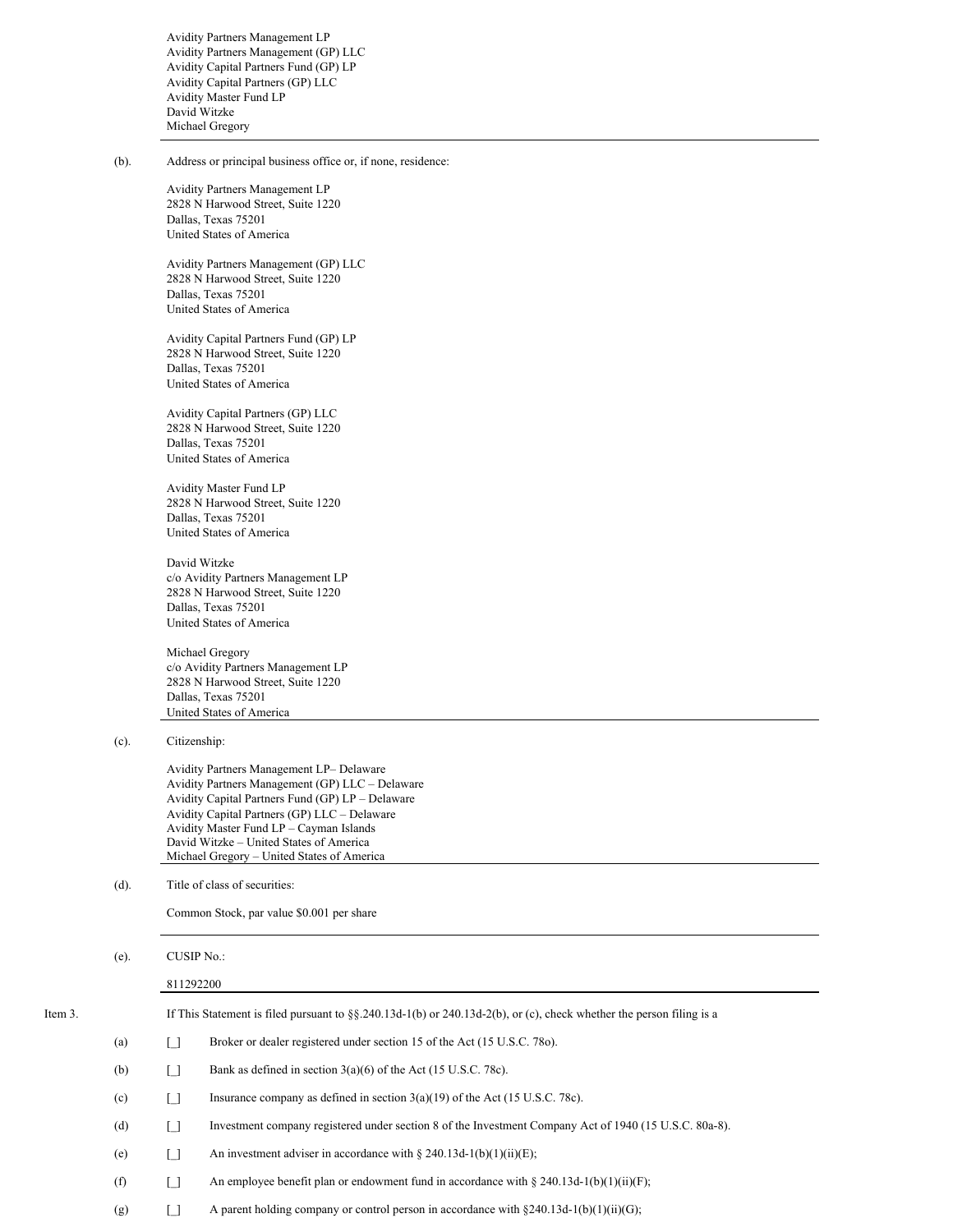(h) [\_] A savings association as defined in Section 3(b) of the Federal Deposit Insurance Act (12 U.S.C.1813);

- (i)  $\Box$  A church plan that is excluded from the definition of an investment company under section 3(c)(14) of the Investment Company Act of 1940 (15 U.S.C. 80a-3); (j)  $\Box$  A non-U.S. institution in accordance with §240.13d-1(b)(1)(ii)(J);
- (k) [1] Group, in accordance with §240.13d-1(b)(1)(ii)(K). If filing as a non-U.S. institution in accordance with §240.13d-1(b)(1)(ii)(J), please specify the type of institution:

#### Item 4. Ownership.

Provide the following information regarding the aggregate number and percentage of the class of securities of the issuer identified in Item 1.

(a) Amount beneficially owned:

Avidity Partners Management LP: 2,239,278 Avidity Partners Management (GP) LLC: 2,239,278 Avidity Capital Partners Fund (GP) LP: 2,239,278 Avidity Capital Partners (GP) LLC: 2,239,278 Avidity Master Fund LP: 2,001,052 David Witzke: 2,239,278 Michael Gregory: 2,239,278

(b) Percent of class:

Avidity Partners Management LP: 9.3% Avidity Partners Management (GP) LLC: 9.3% Avidity Capital Partners Fund (GP) LP: 9.3% Avidity Capital Partners (GP) LLC: 9.3% Avidity Master Fund LP: 8.4% David Witzke: 9.3% Michael Gregory: 9.3%

(c) Number of shares as to which the person has:

(i) Sole power to vote or to direct the vote Avidity Partners Management LP: 0 Avidity Partners Management (GP) LLC: 0 Avidity Capital Partners Fund (GP) LP: 0 Avidity Capital Partners (GP) LLC: 0 Avidity Master Fund LP: 0 David Witzke: 0 Michael Gregory: 0 (ii) Shared power to vote or to direct the vote Avidity Partners Management LP: 2,239,278 Avidity Partners Management (GP) LLC: 2,239,278 Avidity Capital Partners Fund (GP) LP: 2,239,278 Avidity Capital Partners (GP) LLC: 2,239,278 Avidity Master Fund LP: 2,001,052 David Witzke: 2,239,278 Michael Gregory: 2,239,278 (iii) Sole power to dispose or to direct the disposition of Avidity Partners Management LP: 0 Avidity Partners Management (GP) LLC: 0 Avidity Capital Partners Fund (GP) LP: 0 Avidity Capital Partners (GP) LLC: 0 Avidity Master Fund LP: 0 David Witzke: 0 Michael Gregory: 0 (iv) Shared power to dispose or to direct the disposition of Avidity Partners Management LP: 2,239,278 Avidity Partners Management (GP) LLC: 2,239,278 Avidity Capital Partners Fund (GP) LP: 2,239,278 Avidity Capital Partners (GP) LLC: 2,239,278 Avidity Master Fund LP: 2,001,052 David Witzke: 2,239,278 Michael Gregory: 2,239,278

## Item 5. Ownership of Five Percent or Less of a Class.

If this statement is being filed to report the fact that as of the date hereof the reporting person has ceased to be the beneficial owner of more than five percent of the class of securities, check the following [\_\_].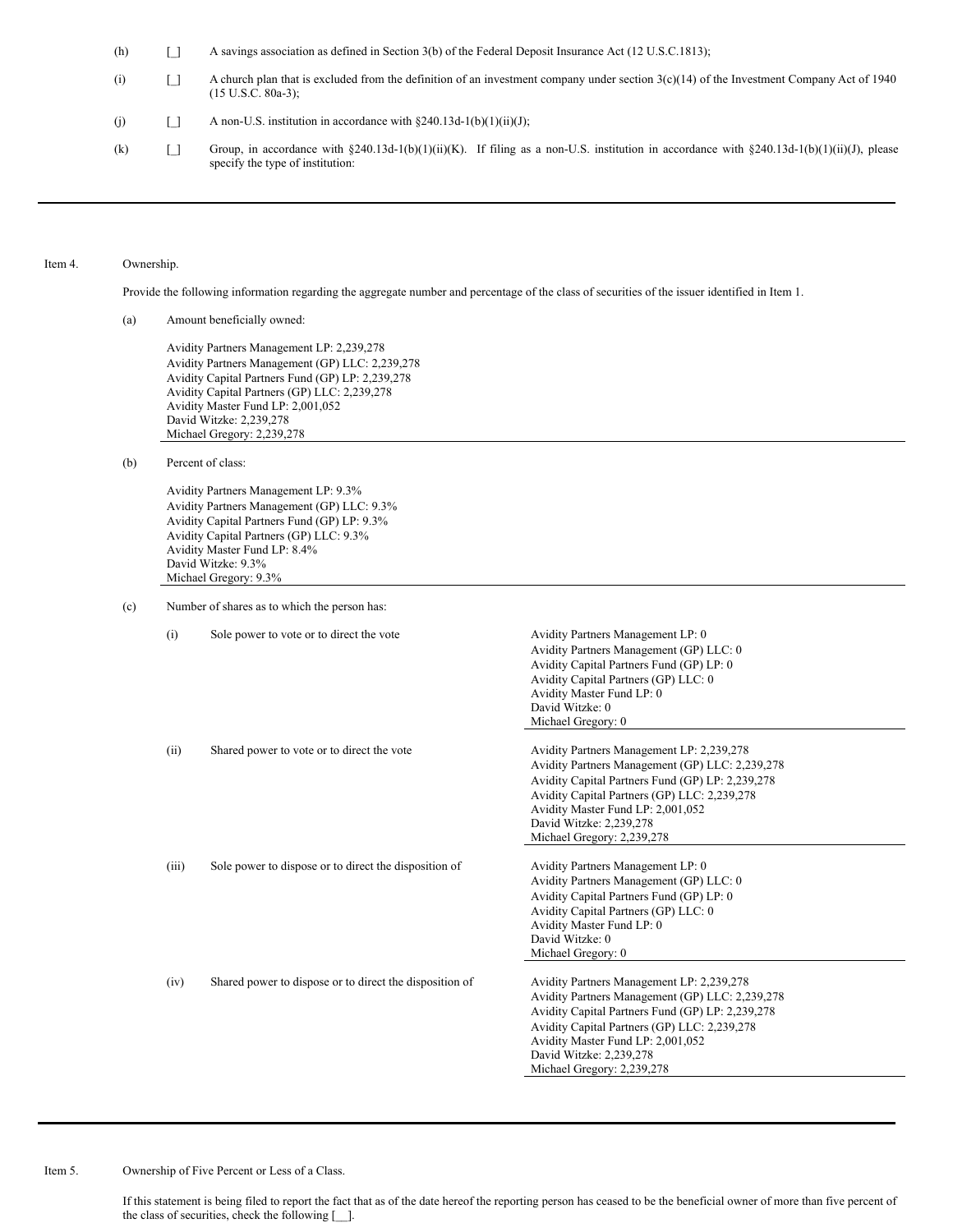N/A

#### Item 6. Ownership of More Than Five Percent on Behalf of Another Person.

If any other person is known to have the right to receive or the power to direct the receipt of dividends from, or the proceeds from the sale of, such securities, a statement to that effect should be included in response to this item and, if such interest relates to more than 5 percent of the class, such person should be identified. A listing of the shareholders of an investment company registered under the Investment Company Act of 1940 or the beneficiaries of employee benefit plan, pension fund or endowment fund is not required.

N/A

#### Item 7. Identification and Classification of the Subsidiary Which Acquired the Security Being Reported on by the Parent Holding Company or Control Person.

If a parent holding company or control person has filed this schedule, pursuant to Rule 13d-1(b)(1)(ii)(G), so indicate under Item 3(g) and attach an exhibit stating the identity and the Item 3 classification of the relevant subsidiary. If a parent holding company or control person has filed this schedule pursuant to Rule 13d-1(c) or Rule 13d-1(d), attach an exhibit stating the identification of the relevant subsidiary.

N/A

## Item 8. Identification and Classification of Members of the Group.

If a group has filed this schedule pursuant to  $\S240.13d-1(b)(1)(ii)(J)$ , so indicate under Item 3(j) and attach an exhibit stating the identity and Item 3 classification of each member of the group. If a group has filed this schedule pursuant to Rule 13d-1(c) or Rule 13d-1(d), attach an exhibit stating the identity of each member of the group.

### N/A

Item 9. Notice of Dissolution of Group.

Notice of dissolution of a group may be furnished as an exhibit stating the date of the dissolution and that all further filings with respect to transactions in the security reported on will be filed, if required, by members of the group, in their individual capacity. See Item 5.

#### N/A

#### Item 10. Certification.

By signing below I certify that, to the best of my knowledge and belief, the securities referred to above were not acquired and are not held for the purpose of or with the effect of changing or influencing the control of the issuer of the securities and were not acquired and are not held in connection with or as a participant in any transaction having that purpose or effect, other than activities solely in connection with a nomination under § 240.14a-11.

#### SIGNATURE

After reasonable inquiry and to the best of my knowledge and belief, the undersigned certify that the information set forth in this statement is true, complete and correct.

February 14, 2022 (Date)

David Witzke Avidity Partners Management LP Avidity Partners Management (GP) LLC Avidity Capital Partners Fund (GP) LP Avidity Capital Partners (GP) LLC Avidity Master Fund LP

By: /s/ David Witzke

David Witzke, for himself and as Managing Member of Avidity Partners Management (GP) LLC (for itself and as general partner of Avidity Partners Management LP) and Avidity Capital Partners (GP) LLC (for itself and as general partner of Avidity Capital Partners Fund (GP) LP (for itself and as general partner of Avidity Master Fund LP))

Michael Gregory Avidity Partners Management LP Avidity Partners Management (GP) LLC Avidity Capital Partners Fund (GP) LP Avidity Capital Partners (GP) LLC Avidity Master Fund LP

By: /s/Michael Gregory

Michael Gregory, for himself and as Managing Member of Avidity Partners Management (GP) LLC (for itself and as general partner of Avidity Partners Management LP) and Avidity Capital Partners (GP) LLC (for itself and as general partner of Avidity Capital Partners Fund (GP) LP (for itself and as general partner of Avidity Master Fund LP))